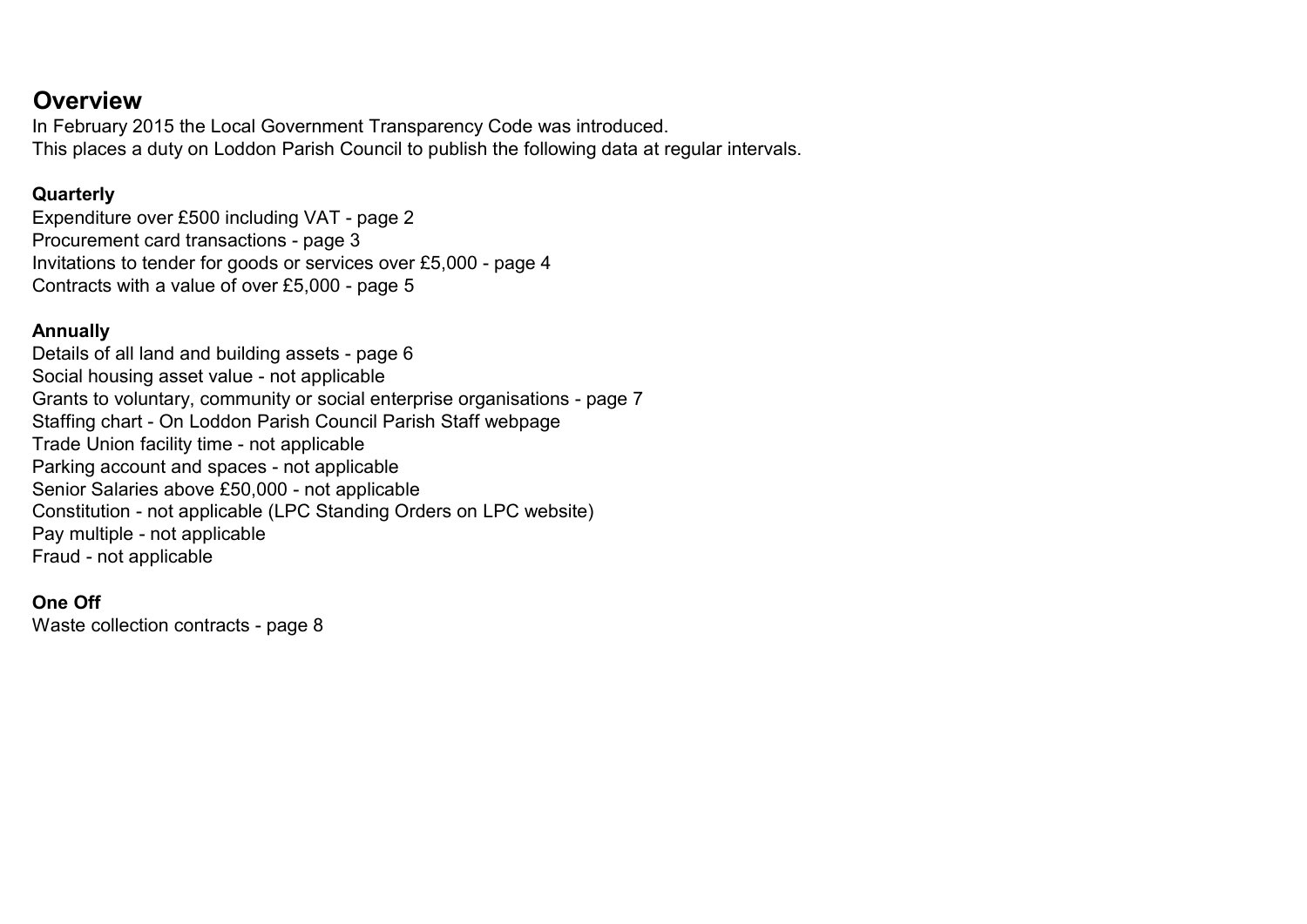# Expenditure Over £500

| Date paid  | <b>Payee Name</b>                     | <b>Transaction Detail</b>      | /£       | Net Amount Unrecoverable<br>VAT/E | <b>Budget ref</b>            |
|------------|---------------------------------------|--------------------------------|----------|-----------------------------------|------------------------------|
| 13/04/2022 | The Church in Loddon                  | <b>Church Grant</b>            | 660.00   | $\blacksquare$                    | Parish - Church Grant        |
| 13/04/2022 | <b>Target Trees</b>                   | <b>Playing Field Tree work</b> | 1,000.00 | $\sim$                            | Parish - Playing Field       |
| 13/04/2022 | Norfolk Parish Training & Support     | Subscription                   | 525.00   | $\blacksquare$                    | Admin - subscriptions        |
| 13/04/2022 | <b>RWB Electrical Services</b>        | Electric light replacement     | 926.72   | $\blacksquare$                    | Office - refurbishment       |
| 11/05/2022 | <b>Top2Bottom Commercial Cleaning</b> | Cleaning and security          | 981.85   | $\blacksquare$                    | Staithe toilets - cleaning   |
| 11/05/2022 | Loddon Garden & DIY                   | Grass cutting                  | 788.29   | $\overline{\phantom{a}}$          | Parish - grounds maintenance |
| 11/05/2022 | <b>Norfolk County Council</b>         | <b>Office Quarterly rent</b>   | 1,500.00 | $\sim$                            | Office - rent                |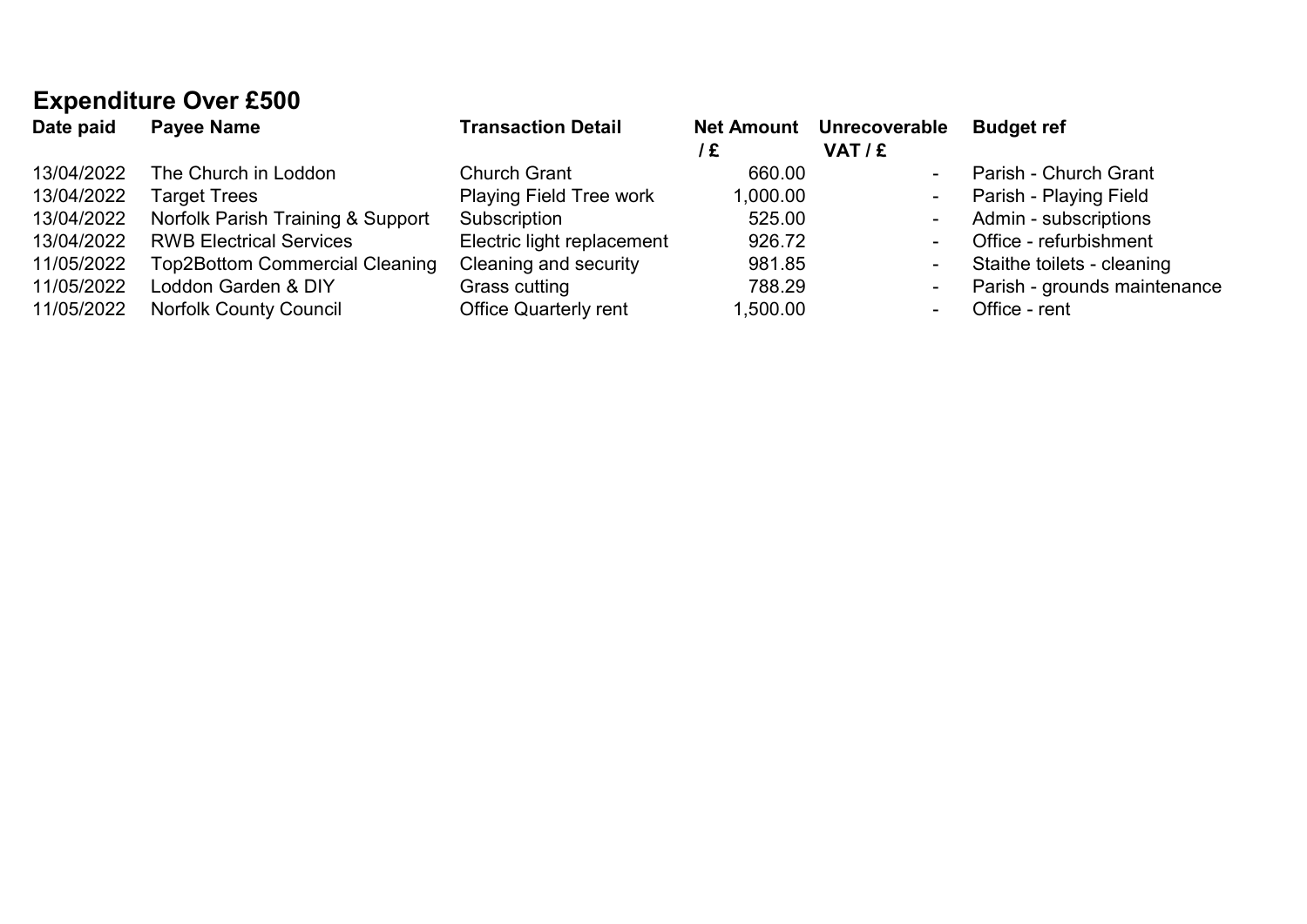| <b>Procurement Card</b>   |                                                        |                         |                          |                                                   |  |  |  |
|---------------------------|--------------------------------------------------------|-------------------------|--------------------------|---------------------------------------------------|--|--|--|
| Payee Name                | <b>Transaction Detail</b>                              | <b>Net Amount</b><br>/£ | Unrecoverable<br>VAT / £ | <b>Budget ref</b>                                 |  |  |  |
| Post Office               | Laptop repair postage                                  |                         |                          | - Admin - IT/website                              |  |  |  |
| $Co$ -op                  | <b>Annual Parish Meeting</b><br>refreshments           |                         |                          | Admin - meetings                                  |  |  |  |
| South Norfolk Council     | Fete raffle licence                                    |                         |                          | - Parish - Events / tourism                       |  |  |  |
| Royal British Legion Shop | <b>Allotment Trees Queens</b><br>Jubilee Canopy Plaque |                         |                          | Parish - grounds maintenance                      |  |  |  |
| Virtual Landline / Buzz   | <b>Emergency Phone line</b>                            |                         |                          | - Admin - Phone/broadband                         |  |  |  |
| Lloyds Bank               | Monthly fees                                           |                         |                          | - Admin - bank fees                               |  |  |  |
|                           |                                                        |                         |                          | 26.75<br>26.15<br>40.00<br>129.16<br>4.96<br>6.00 |  |  |  |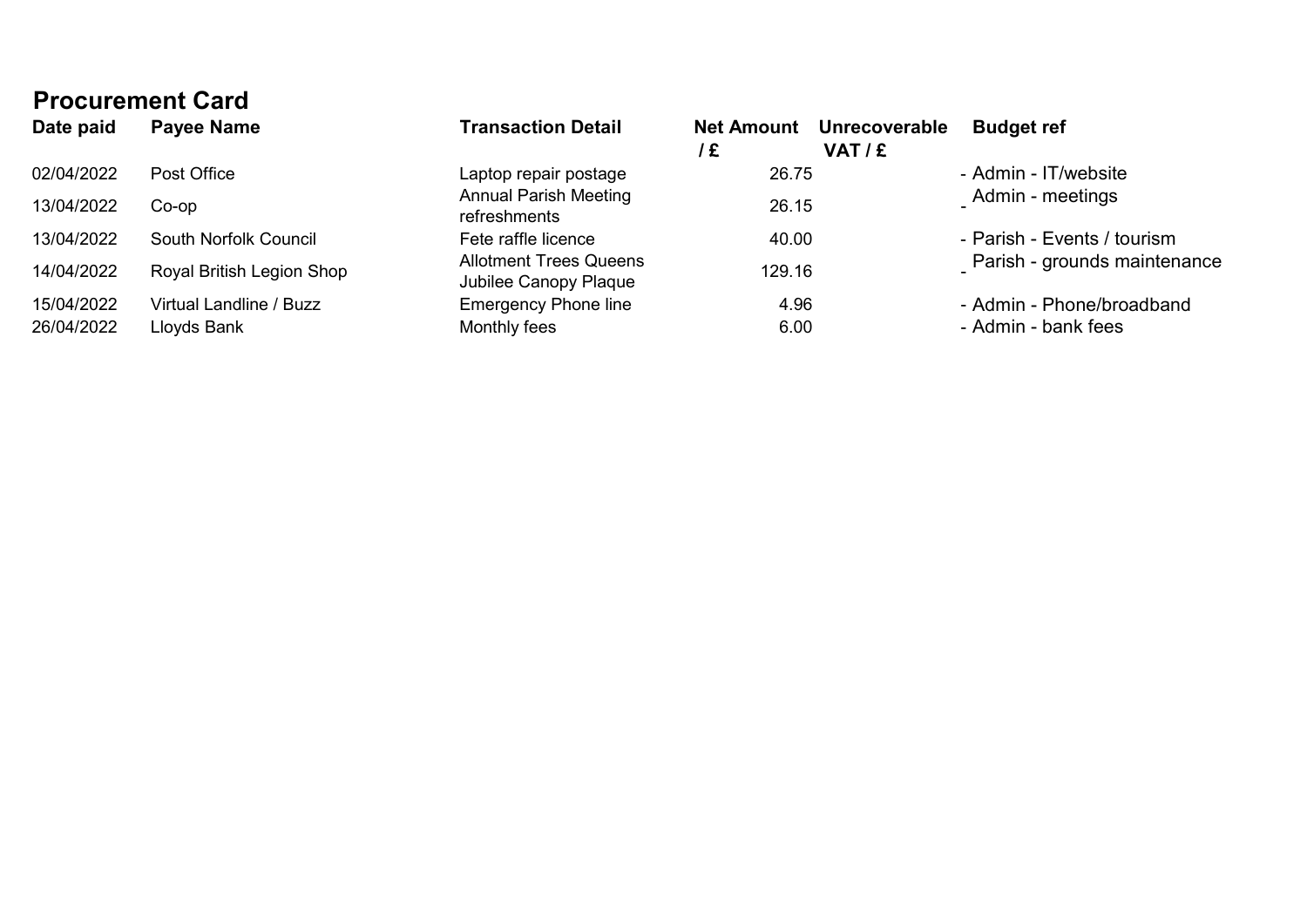|        | <b>Invitations to Tender</b> |                                            |                                |                                                  |
|--------|------------------------------|--------------------------------------------|--------------------------------|--------------------------------------------------|
| Ref no | Title                        | Description of goods or<br>services sought | Start, end and<br>review dates | <b>Local Authority department</b><br>responsible |
|        | N/A                          |                                            |                                |                                                  |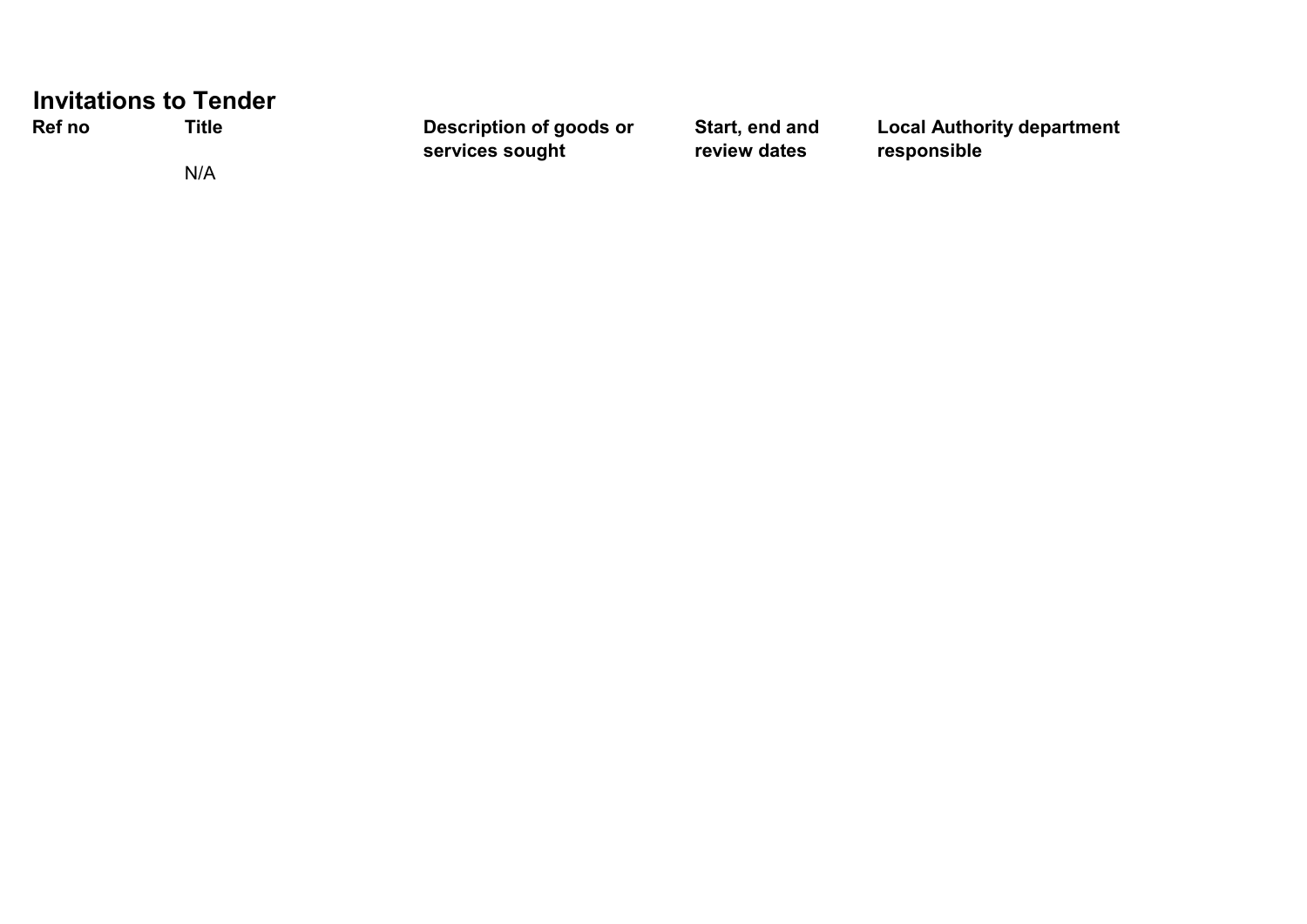## Contracts over £500

| <b>Local Authority</b><br>department<br>responsible | Description of goods or<br>services sought | <b>Supplier Name and Details</b> | <b>Annual Spend</b><br>on Contract (net) $VAT / E$ | Unrecoverable  | <b>Invitation to Quote or</b><br><b>Published Tender?</b> |
|-----------------------------------------------------|--------------------------------------------|----------------------------------|----------------------------------------------------|----------------|-----------------------------------------------------------|
| Loddon PC                                           | <b>PHS</b>                                 | Sanitary emptying                | 655.89                                             | $\blacksquare$ | Invitation to quote                                       |
| Loddon PC                                           | Loddon Garden & DIY                        | Grounds maintenance              | 6,507.10                                           | $\blacksquare$ | Invitation to quote                                       |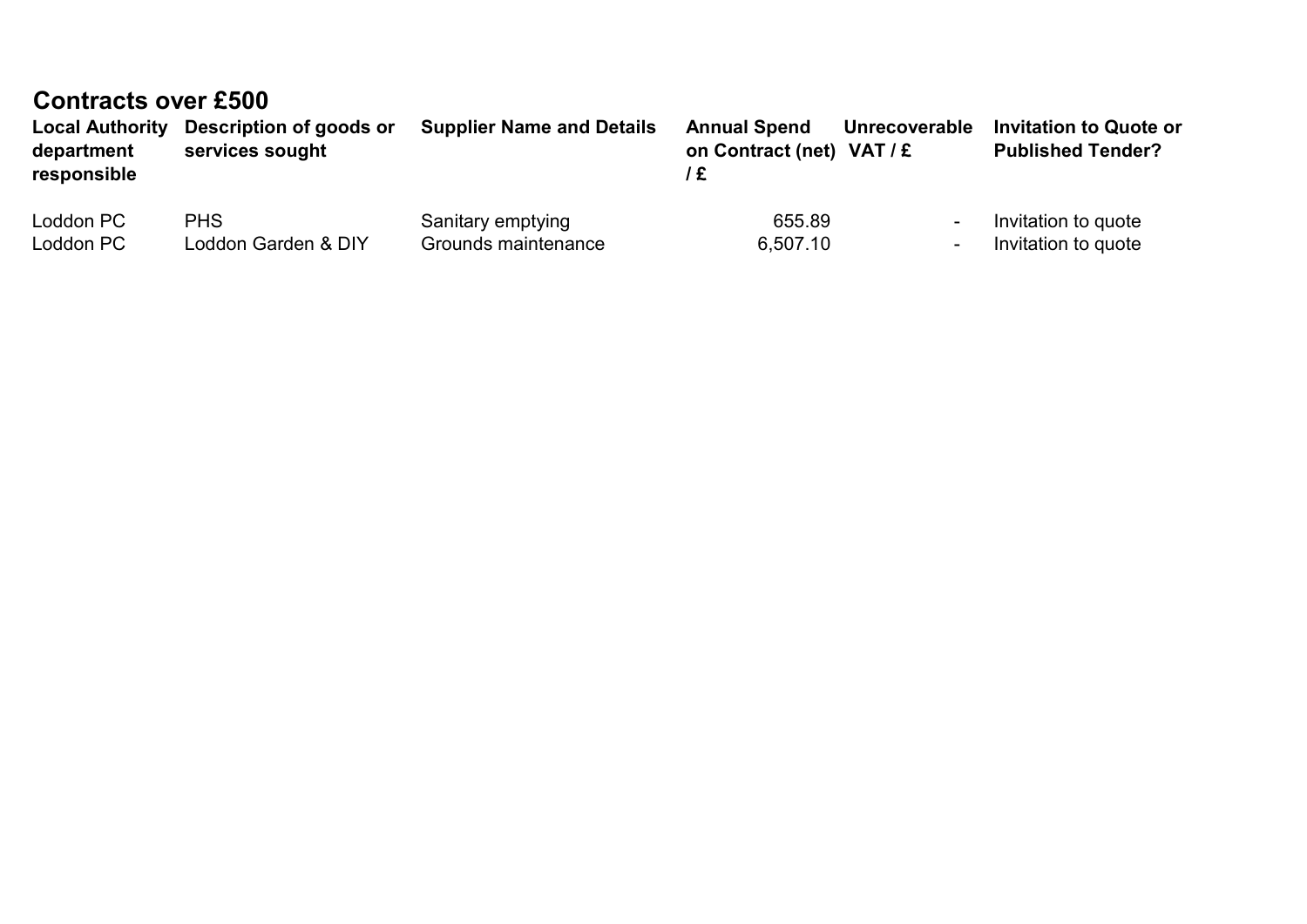# Details of all land and building assets

| Owner / custodian            | Name of land or building                         | Location                   | <b>Asset Register</b><br>Value / £ |
|------------------------------|--------------------------------------------------|----------------------------|------------------------------------|
| <b>Loddon Parish Council</b> | <b>Allotments</b>                                | <b>Bridge Street</b>       | 1.00 <sub>1</sub>                  |
| Loddon Parish Council        | <b>Playing Field</b>                             | George Lane                | 1.00                               |
| Loddon Parish Council        | <b>Hockey Field</b>                              | George Lane                | 1.00                               |
| Loddon Parish Council        | A146 Woodlands                                   | A146 Bypass / Warren Hills | 1.00                               |
| Loddon Parish Council        | Broadland Meadow Public Open Space and Play Area | <b>Beccles Road</b>        | 1.00                               |
| Loddon Parish Council        | Loddon Library Annexe - Office & Rear Hall       | <b>Church Plain</b>        | n/a                                |
| <b>Loddon Parish Council</b> | <b>Staithe Public Toilets</b>                    | Staithe                    | 108,117.00                         |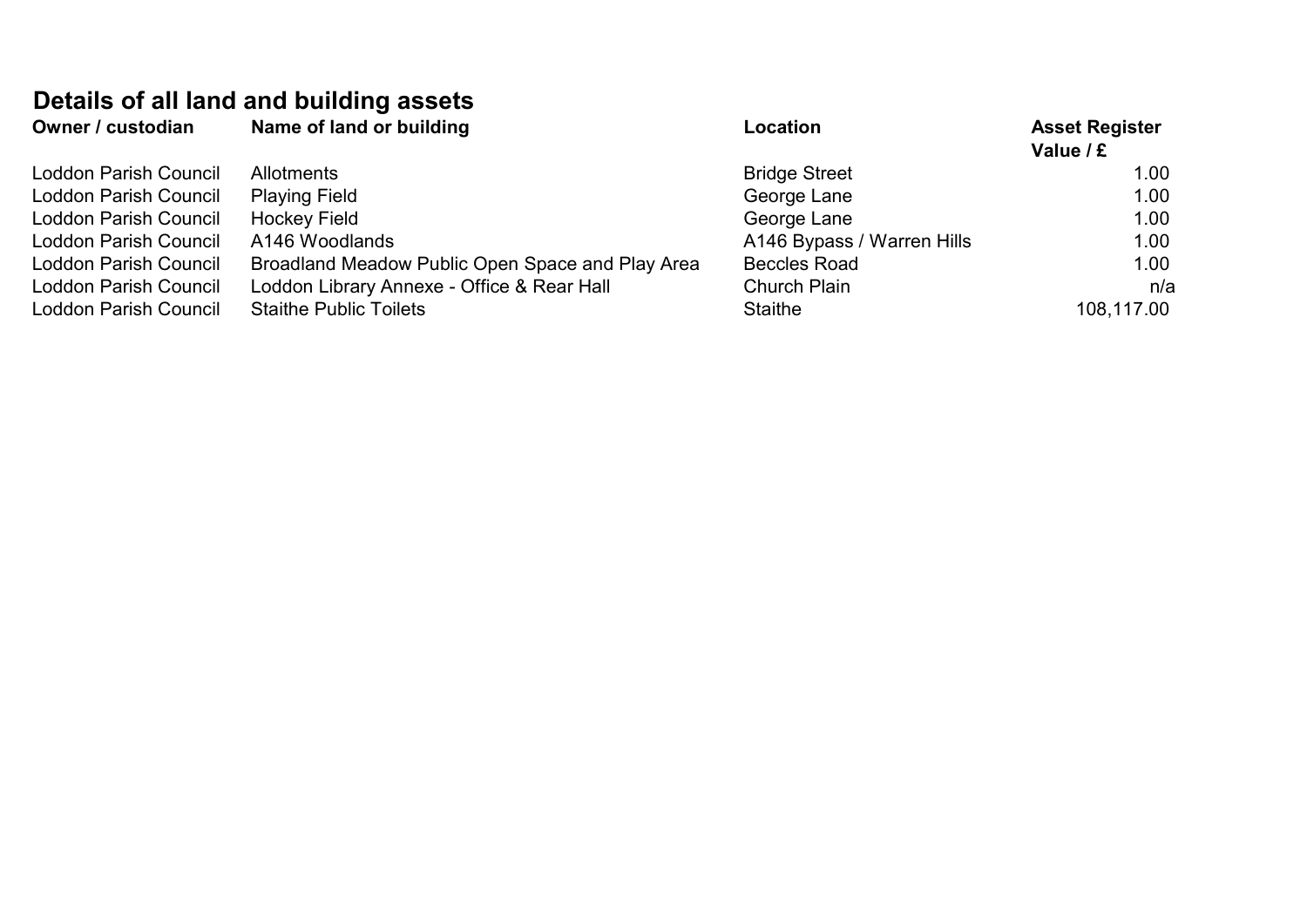| <b>Grants</b><br>Date paid | Payee Name           | <b>Transaction Detail</b>     | <b>Grant Amount</b><br>Ι£ |  |
|----------------------------|----------------------|-------------------------------|---------------------------|--|
| 13/04/2022                 | Loddon Community Gym | Community Grant - advertising | 100.00                    |  |